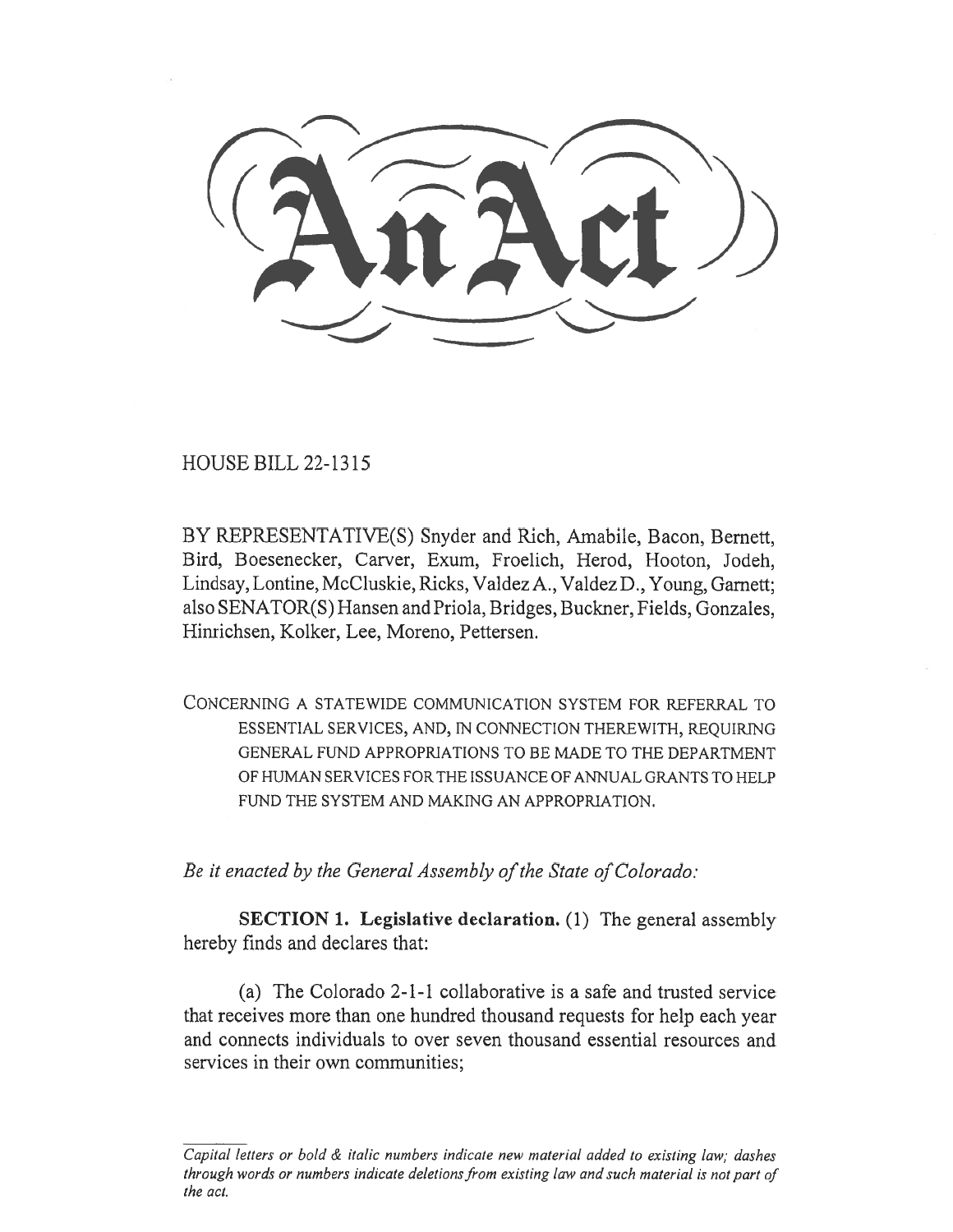(b) 2-1-1 is an easy to remember number that allows trained professionals to provide confidential, multilingual support by guiding people to services and solutions available by phone, text, live chat, e-mail, or in-person in some communities;

(c) The Colorado 2-1-1 collaborative has the largest, most up-to-date, centralized database of health and human services resources in the rocky mountain region, including child care, access to food, legal services, medical services, rental assistance, and utility support;

(d) When the Marshall fire affected communities at the close of 2021, Colorado 2-1-1 collaborative staff mobilized quickly to add fire-specific resources to the Colorado 2-1-1 collaborative database and have been supporting individuals and families with immediate needs, including housing options, long-term housing planning, transportation, mental health counseling, and food access; and

(e) With additional funding, the Colorado 2-1-1 collaborative can expand its hours of operation, offer statewide chat and text services, allow onsite or walk-in navigation at multiple locations, and promote the Colorado 2-1-1 collaborative through a public awareness campaign.

SECTION 2. In Colorado Revised Statutes, 29-11-203, add (4), (5), and (6) as follows:

29-11-203. Human services referral service - immunity - grant - report - repeal. (4) (a) FOR THE 2021-22 FISCAL YEAR AND EACH FISCAL YEAR THEREAFTER, THE GENERAL ASSEMBLY SHALL ANNUALLY APPROPRIATE ONE MILLION DOLLARS FROM THE GENERAL FUND TO THE DEPARTMENT FOR THE ISSUANCE OF ANNUAL GRANTS TO THE COLORADO 2-1-1 COLLABORATIVE FOR OPERATIONAL EXPENSES INCLUDING, BUT NOT LIMITED TO:

(I) IMPLEMENTING A QUALITY CONTROL PROGRAM TO ENSURE A HIGH LEVEL OF CALLER SATISFACTION;

(II) IMPLEMENTING DATA COLLECTION QUALITY CONTROL TO ENSURE A HIGH LEVEL OF ACCURACY IN COLLECTING CALLER INFORMATION AND IDENTIFYING CALLER NEEDS;

## PAGE 2-HOUSE BILL 22-1315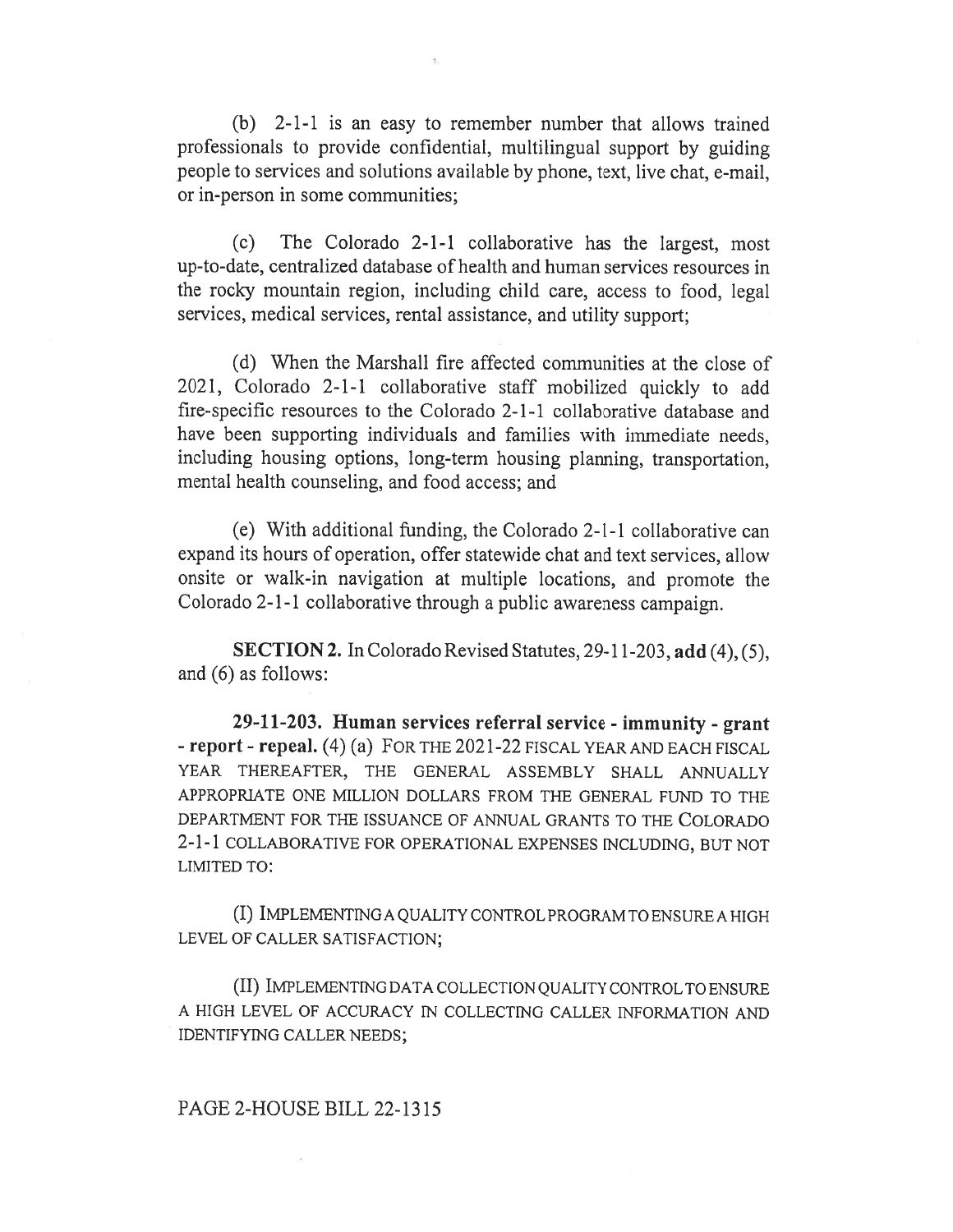(III) PROVIDING SERVICES IN OVER THREE HUNDRED LANGUAGES;

(IV) RESEARCHING AND CURATING THE COLORADO 2-1-1 COLLABORATIVE DATABASE OF COMMUNITY-BASED ORGANIZATION RESOURCES; AND

(V) DISPATCHING AND SCHEDULING RIDE SHARE RIDES FOR CALLERS IN NEED OF TRANSPORTATION.

(b) ANY MONEY APPROPRIATED TO THE DEPARTMENT FOR A FISCAL YEAR PURSUANT TO THIS SUBSECTION (4) THAT IS NOT EXPENDED BEFORE THE FISCAL YEAR ENDS IS FURTHER APPROPRIATED TO THE DEPARTMENT FOR THE SUBSEQUENT FISCAL YEAR FOR THE SAME PURPOSE.

(5) To QUALIFY FOR THE GRANTS AWARDED BY THE DEPARTMENT PURSUANT TO SUBSECTION (4) OF THIS SECTION, THE COLORADO 2-1-1 COLLABORATIVE MUST SERVE AS A STATEWIDE COMMUNICATION SYSTEM, HOST MULTIPLE CALL CENTERS ACROSS THE STATE, AND PROVIDE REFERRALS TO ONE OR MORE OF THE FOLLOWING:

(a) HOUSING, INCLUDING SHELTERS AND TRANSITIONAL SERVICES;

- (b) RENT AND UTILITY ASSISTANCE SERVICES;
- (c) INCOME SUPPORT AND ASSISTANCE SERVICES;
- (d) CHILDCARE SERVICES;
- (e) FOOD SERVICES;
- (f) INDIVIDUAL, FAMILY, AND COMMUNITY SUPPORT SERVICES;
- (g) TRANSPORTATION SERVICES;
- (h) CLOTHING, PERSONAL, AND HOUSEHOLD NEEDS SERVICES;
- (i) HEALTH-CARE SERVICES;
- (j) MENTAL HEALTH AND SUBSTANCE USE DISORDERS SERVICES;

PAGE 3-HOUSE BILL 22-1315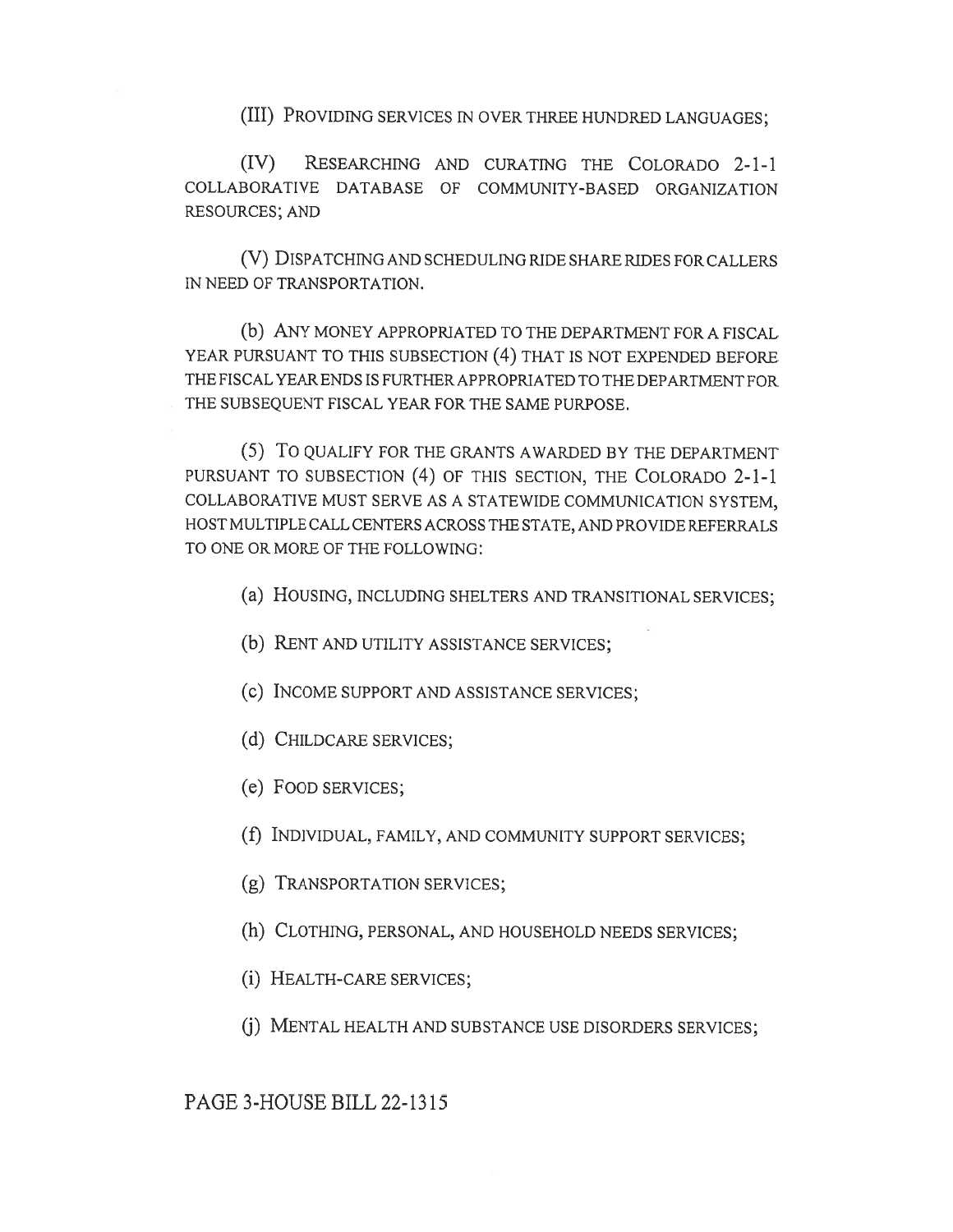(k) EMPLOYMENT SERVICES;

(1) EDUCATION SERVICES;

(m) MEDICAL CLINICS SERVICES;

(n) DENTAL CLINICS SERVICES;

(o) OTHER GOVERNMENT AND ECONOMIC SERVICES; AND

(p) DISASTER SERVICES.

(6) ON OR BEFORE DECEMBER 31, 2022, AND ON OR BEFORE DECEMBER 31 OF EACH YEAR THEREAFTER, AND NOTWITHSTANDING THE REQUIREMENT IN SECTION 24-1-136 (11)(a)(I), FOR AS LONG AS ANNUAL GRANTS ARE MADE PURSUANT TO SUBSECTION (4)(a) OF THIS SECTION, THE DEPARTMENT SHALL SUBMIT A SUMMARIZED REPORT TO THE HEALTH AND HUMAN SERVICES COMMITTEE OF THE SENATE AND THE PUBLIC AND BEHAVIORAL HEALTH AND HUMAN SERVICES COMMITTEE OF THE HOUSE OF REPRESENTATIVES, OR ANY SUCCESSOR COMMITTEES, ON THE GRANTS ISSUED PURSUANT TO THIS SECTION.

SECTION 3. Appropriation. For the 2021-22 state fiscal year, \$1,000,000 is appropriated to the department of human services for use by administration and finance. This appropriation is from the general fund. To implement this act, administration and finance may use this appropriation for grants for operational expenses related to the Colorado 2-1-1 collaborative. Any money appropriated in this section not expended prior to July 1, 2022, is further appropriated to administration and finance for the 2022-23 state fiscal year for the same purpose.

SECTION 4. Appropriation. (1) For the 2022-23 state fiscal year, \$1,055,645 is appropriated to the department of human services for use by administration and finance. This appropriation is from the general fund. Any money appropriated in this section not expended prior to July 1, 2023, is further appropriated to administration and finance for the 2023-24 state fiscal year for the same purpose. To implement this act, administration and finance may use this appropriation as follows:

(a) \$55,645 for the Colorado 2-1-1 collaborative, which amount is

PAGE 4-HOUSE BILL 22-1315